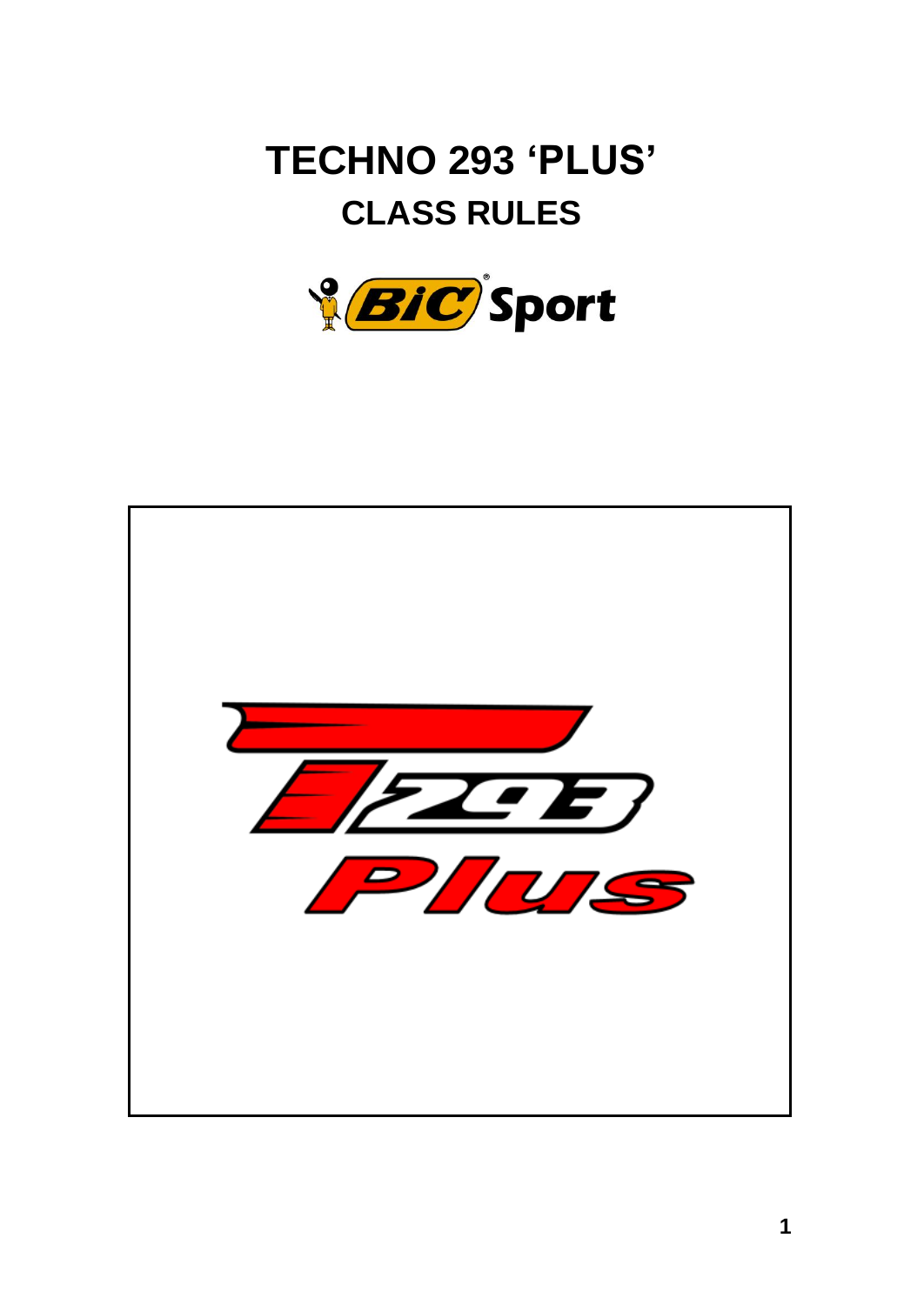#### **INTRODUCTION**

The Techno 293 Plus Class is a "one–design" class devoted to fostering the development of windsurfer racing for competitors of any age, both male and female.

Techno 293 Plus Class equipment is inexpensive, durable and easy to use; suitable for all *racing* formats – *course*, *slalom* and *marathon*.

Techno 293 Plus equipment is readily available through a global distribution network. Techno 293 Plus Class – a universal, one-design, "funboard" racing class.

The Techno 293 Plus hulls, hull appendages, rigs and sails shall only be manufactured by Bic Sport or their appointed manufacturers. Such equipment is required to comply with the Techno 293 Plus One Design Building Specification and will be subject to an approved manufacturing control system.

After Techno 293 Plus hulls, hull appendages, rigs and sails have left the manufacturer, they may only be altered to the extent permitted in Section C of these class rules.

Rules regulating the use of equipment during a race are contained in Section C of these class rules.

This introduction only provides an informal background and the Techno 293 Class Rules proper begin on the next page.

#### PLEASE REMEMBER

# **THESE CLASS RULES ARE CLOSED CLASS RULES WHERE IF IT DOES NOT SPECIFICALLY SAY THAT YOU MAY THEN YOU SHALL NOT.**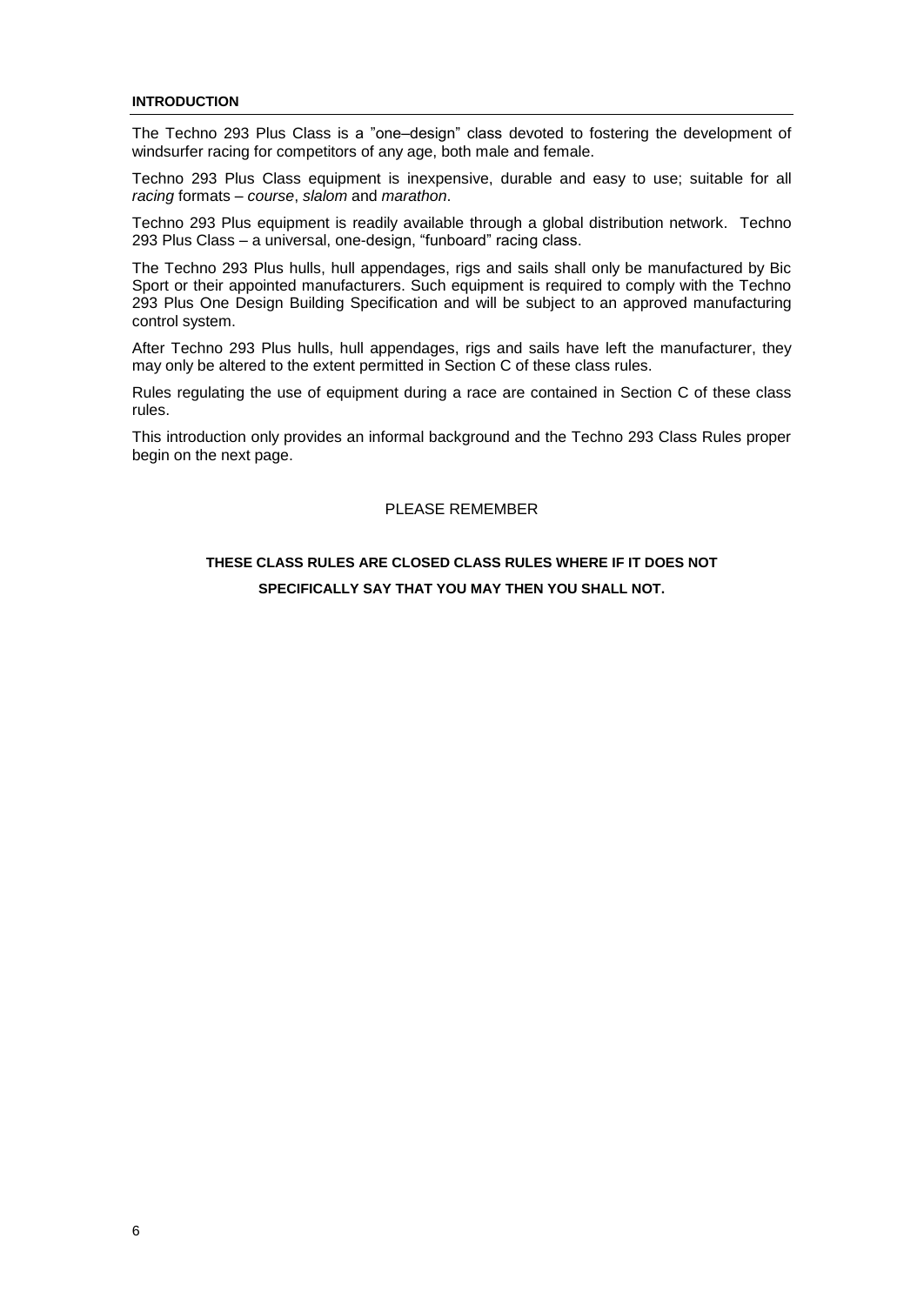## **Section A – General**

## **A.1 LANGUAGE**

- A.1.1 The official language of the class is English and in case of dispute over translation the English text shall prevail.
- A.1.2 The word "shall" is mandatory and the word "may" is permissive.

#### **A.2 ABBREVIATIONS**

- A.2.1 WS World Sailing
	- MNA WS Member National Authority
	- TCA Techno 293 Class Association
	- NCA National Class Association
	- RRS Racing Rules of Sailing
	- ERS Equipment Rules of Sailing

#### **A.3 AUTHORITIES AND RESPONSIBILITIES**

- A.3.1 The international authority of the class is WS, which shall co-operate with the TCA on all matters concerning these **class rules**.
- A.3.2 No liability or legal responsibility in respect of these Rules can be accepted by WS or TCA, or its delegated representatives.

## **A.4 ADMINISTRATION OF THE CLASS**

A.4.1 WS has delegated the administrative functions of the class to the TCA.

## **A.5 CLASS RULE INTERPRETATIONS**

A.5.1 Interpretation of **Class Rules** shall be made by the WS in consultation with the TCA.

#### **A.6 SAIL NUMBERS**

A.6.1 Sail numbers shall be issued nationally (i.e. each country issues its own numbers). If the owners MNA is administering the Class, the owner shall apply to their MNA for a sail number; otherwise they shall apply to their NCA.

#### **A.7 LICENSED MANUFACTURERS**

A.7.1 Techno 293 'Plus' One Design equipment shall be manufactured by Bic Sport or by another manufacturer appointed and licensed by Bic Sport in consultation with the TCA referred to as licensed manufacturers in these **class rules**.

# **Section B – Equipment Eligibility**

For a **windsurfer** to be eligible for *racing*, it shall comply with the rules in this section.

#### **B.1 EVENT INSPECTION**

The role of **Equipment Inspectors** at an event is to ensure compliance with these class rules.

Where an **equipment inspector** determines that an item of equipment need further investigation they shall use whatever inspection methods they deem appropriate, including comparison with a standard or sample of other equipment presented for inspection. Should this inspection reveal deviation greater than the **equipment inspector** considers being within manufacturing tolerances, this shall be reported to technical representatives of TCA and Bic Sport for investigation and a decision on the legality of the equipment.

## **B.2 EVENT LIMITATION MARKS**

- B.2.1 If an event uses **event limitation marks,** these marks shall not be removed during the event. If the **event limitation mark** becomes damaged or lost, this shall be reported to the event Race Committee as soon as practical.
- B.2.2 If a **windsurfer** item has to be replaced, the Race Committee shall attach an **event limitation mark** to the replacing item and remove or deface any **event limitation mark** attached to the replaced item.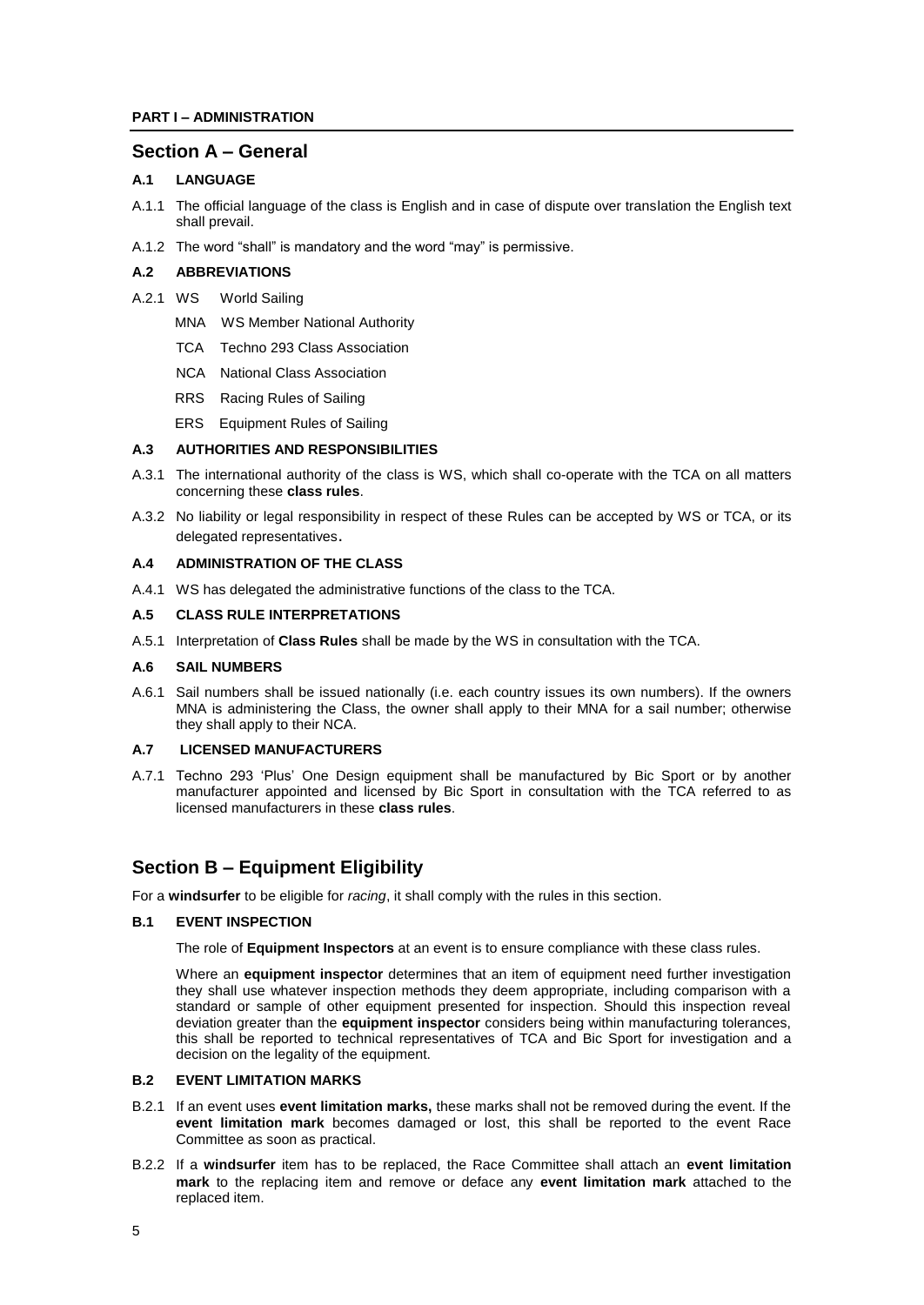#### **PART II – REQUIREMENTS AND LIMITATIONS**

The **crew** and the **windsurfer** shall comply with the Rules in Part II when *racing.* In case of conflict Section C shall prevail.

The rules in Part II are **closed class rules. Equipment inspection** shall be carried out in accordance with the ERS except where varied in this Part.

# **Section C – Conditions for Racing**

## **C.1 GENERAL**

C.1.1 RULES

The following ERS shall not apply: C.3.3 Cerificate.

C.1.2 LIMITATIONS

During a race only one board, one **fin**, one **centreboard**, one **rig** and one **sail** shall be used.

## **C.2 CREW**

C.2.1 LIMITATIONS

The **crew** shall consist of one person.

C.2.2 MEMBERSHIP

No **crew** is permitted to race at a National or International Regatta unless he/she is a member of his/her NCA. If there is no NCA then the **crew** must be a member of the TCA.

## **C.3 PERSONAL EQUIPMENT**

- C.3.1 **Personal equipment** does not have to be produced by a licensed manufacturer.
- C.3.2 SAFETY AND LIFE-SAVING EQUIPMENT

If **personal buoyancy** is prescribed, every competitor shall wear a **personal flotation device** that shall conform to the minimum standards of ISO 12402-5. Alternative or additional standards may be prescribed in the Notice of Race.

C.3.3 OPTIONAL

In addition to food and personal effects to keep warm and/or dry, and/or protect the body, the following may be worn:

- (a) Harness
- (b) A container for holding beverages in accordance with WS RRS Appendix B.43.1 (a)
- (c) An electronic or mechanical timing device
- (d) A heart rate monitoring device

## C.3.4 MANDATORY

Clothing and equipment, including harness but excluding beverage container, worn or carried by the **crew** shall not weigh more than **9**kg.

## **C.4 PORTABLE EQUIPMENT**

- C.4.1 Portable equipment does not have to be produced by a licensed manufacturer.
- C.4.2 OPTIONAL

A towrope of minimum length 5m and a recommended thickness of **4** mm may be carried by the **crew**. The use of the towrope may be specified as compulsory in an event's NoR or SI's.

## **C.5 ADVERTISING**

C.5.1 LIMITATIONS

Advertising shall only be displayed in accordance with WS Regulation 20- Advertising Code.

## **C.6 HULL**

- C.6.1 LIMITATIONS
	- (a) During an event no more than one **hull** shall be used during an event, except when lost or damaged beyond repair. A replacement may be made only with the approval of the Technical Committee.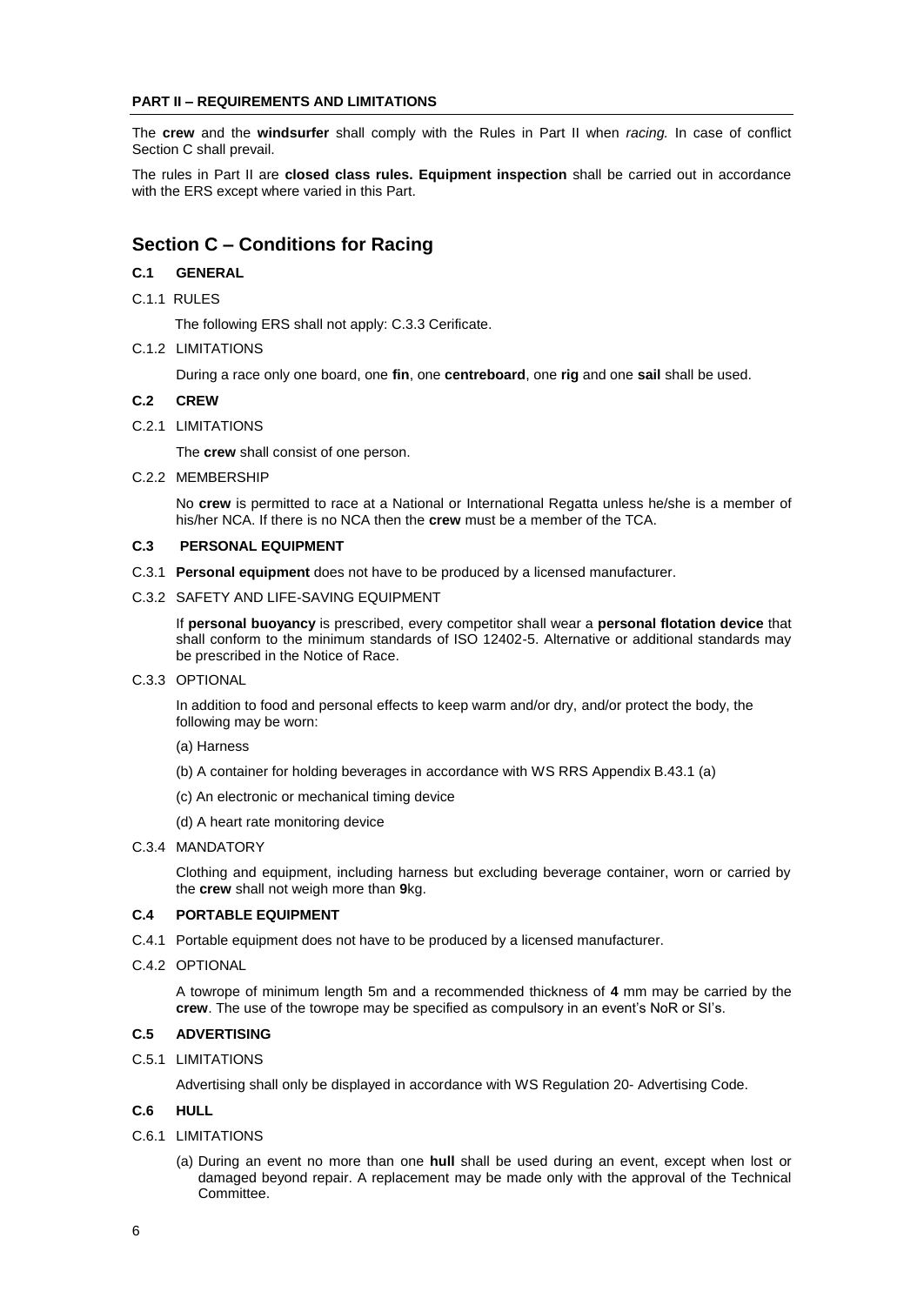- (b) A maximum of six and a minimum of four foot straps shall be fitted to the existing inserts using any stainless steel screw and washer. Foot straps shall be fitted with at least one screw and washer at each end. The foot straps may be changed or replaced during an event.
- C.6.2 HULL WEIGHT
	- (a) The **hull** weight, including the complete mast track and gasket assembly, shall not be less than **12.3 kgs**.
	- (b) The **hull** may be weighed wet after a minimum of 10 minutes draining standing vertically on its aft edge.
- C.6.3 MAINTENANCE AND MODIFICATIONS
	- (a) The **hull** shall not be altered in any way except as permitted by these **class rules.**
	- (b) Repairs may be carried out provided such repairs are made in such a way that the essential shape, characteristics or function of the original are not affected. The serial number shall remain legible.
	- (c) The deck grip may be restored to its original condition with a clear coating provided that the original deck graphics remain legible
	- (d) Extra attachment holes may be added to the footstraps. Footstraps may be taped.
	- (e) Any lubricant may be used on the mast track assembly and the gaskets.
	- (f) The underside of the **hull** may be rubbed down and/or polished.
	- (g) The **centreboard** cassette may be shimmed.
	- (h) One piece of adhesive plastic or fabric tape, not measuring more than 125mm in any direction, may be bonded to the **hull** over the forward end of the **centreboard** gaskets.

#### **C.7 HULL APPENDAGES**

- C.7.1 LIMITATIONS
	- (a) During an event a maximum one **centreboard** and one **fin,** as supplied by the manufacturer for the Techno 293, shall be used during an event, except when lost or damaged beyond repair. A replacement may be made only with the approval of the Technical Committee.
	- (b) The **centreboard** shall be carried in the centreboard case at all times when *racing.*
- C.7.2 MAINTENANCE, MODIFICATIONS AND REPAIRS
	- (a) The hull **appendages** shall not be altered in any way except as permitted by these **class rules.**
	- (a) Repairs may be carried out provided such repairs are made in such a way that the essential shape, characteristics or function of the original are not affected.
	- (b) The sides of the **fin** root may be shimmed to fit the **fin** box.
	- (c) **Hull appendages** may be lightly sanded and/or polished providing that the essential shape and characteristics of the **hull appendage** are not affected.

#### **C.8 RIG**

- C.8.1 LIMITATIONS
	- (a) During an event a maximum of two **masts** and two **booms** shall be used, except when an item has been lost or accidentally damaged beyond repair. Such item may only be replaced with the same type of item and with the approval of the Technical Committee.
- C.8.2 MAINTENANCE AND MODIFICATIONS
	- (a) The **rig** shall not be altered in any way except as permitted by these **class rules.**
	- (b) Repairs may be carried out provided such repairs are made in such a way that the essential shape, characteristics or function of the original are not affected.
	- (c) The **mast spar** shall be lengthened using the Techno 293 OD extension.
	- (d) The **mast spar** extension may be shimmed with any self adhesive tape.
	- (e) The **mast** spigot may be shimmed.
	- (f) Any uphaul may be fitted.
	- (g) Any safety line or device to secure the **rig** to the **hull** may be fitted.
	- (h) The downhaul adjustment system is optional.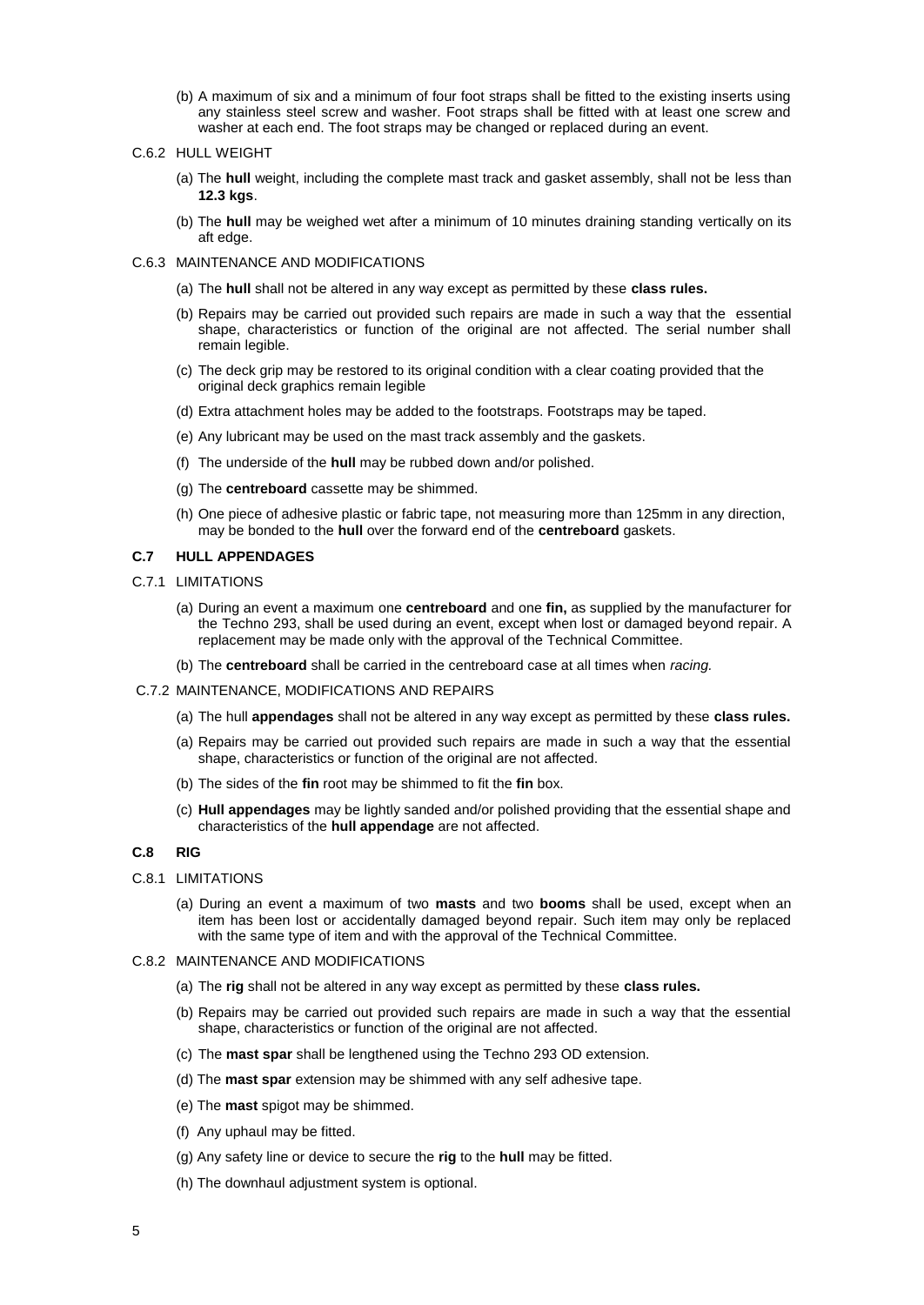- (i) The outhaul adjustment system is optional.
- (j) The surface of the **boom spar** grip may be roughened using abrasive material.
- (k) Cleats, pulleys and ropes may be replaced by any of the same characteristics and function.
- (l) Any harness lines may be used.
- (m)Cleats and pulleys attached to the **rig** supplied by the manufacturer may be removed or replaced in its original position only using items of the same characteristics and function. Rivets may be replaced by rivets, screws or bolts with optional nuts.

#### **C.9 SAILS**

- C.9.1 LIMITATIONS
	- (a) During an event a maximum of two **sails,** of a different sail area, may be used, except when the **sail** has been lost or accidentally damaged beyond repair. A replacement may be made only with a **sail** of the same sail area and with the approval of the Technical Committee.
	- (b) Competitors registering an 8.5 sail may also register the 7.8 sail as a change down sail; sailors registering the 7.8 sail as their largest may also register a 6.8 sail as a change down sail.
	- (c) Only one set of battens per **sail** shall be used during an event.

#### C.9.2 SAIL IDENTIFICATION

#### (a) **National Letters and Numbers**

The national letters and sail number shall be black in colour and applied "back to back" on an opaque white background to the **sail**; positioned in the panel above batten 4 and as close to the **leech** as possible. The opaque background shall extend a minimum of 30 mm beyond the national letters and sail number.

#### (b) **Division Identification**

At events where the organising authority specifies the use of identification of division, the identification shall be provided and displayed on the sail as specified in the sailing instructions.

#### C.9.3 MAINTENANCE AND MODIFICATIONS

- (a) **Sails** and fittings shall not be altered in any way except as permitted by these **class rules.**
- (b) Repairs may be carried out provided such repairs are made in such a way that the essential shape, characteristics or function of the original are not affected.
- (c) Any transparent self-adhesive mono-film patches may be attached to the **sail** adjacent to the **boom spar**.
- (d) Any lubricant may be used on the camber inducers.
- (e) Battens and camber inducers may be replaced by the same type of fitting supplied by the licensed manufacturer.

## **Section D – Hull**

#### **D.1 MANUFACTURERS**

- (a) The **hull** and fittings shall be produced by a licensed manufacturer.
- (b) The **hull** shall be produced only using moulds in the possession of the licensed manufacturer.

### **D.2 IDENTIFICATION**

- (a) The **hull** shall have the unique serial number applied by the licenced manufacturer.
- (b) **Hulls** shall display the official WS logo as applied by the manufacturer.

## **D.3 MATERAILS, CONSTRUCTION and DIMENSIONS**

The **hull** shall comply with the Techno 293 One Design building specifications.

## **D.4 FITTINGS**

- (a) mast track complete
- (b) centreboard cassette
- (c) fin box
- (d) gasket assembly including gaskets
- (e) foot straps and fixing inserts